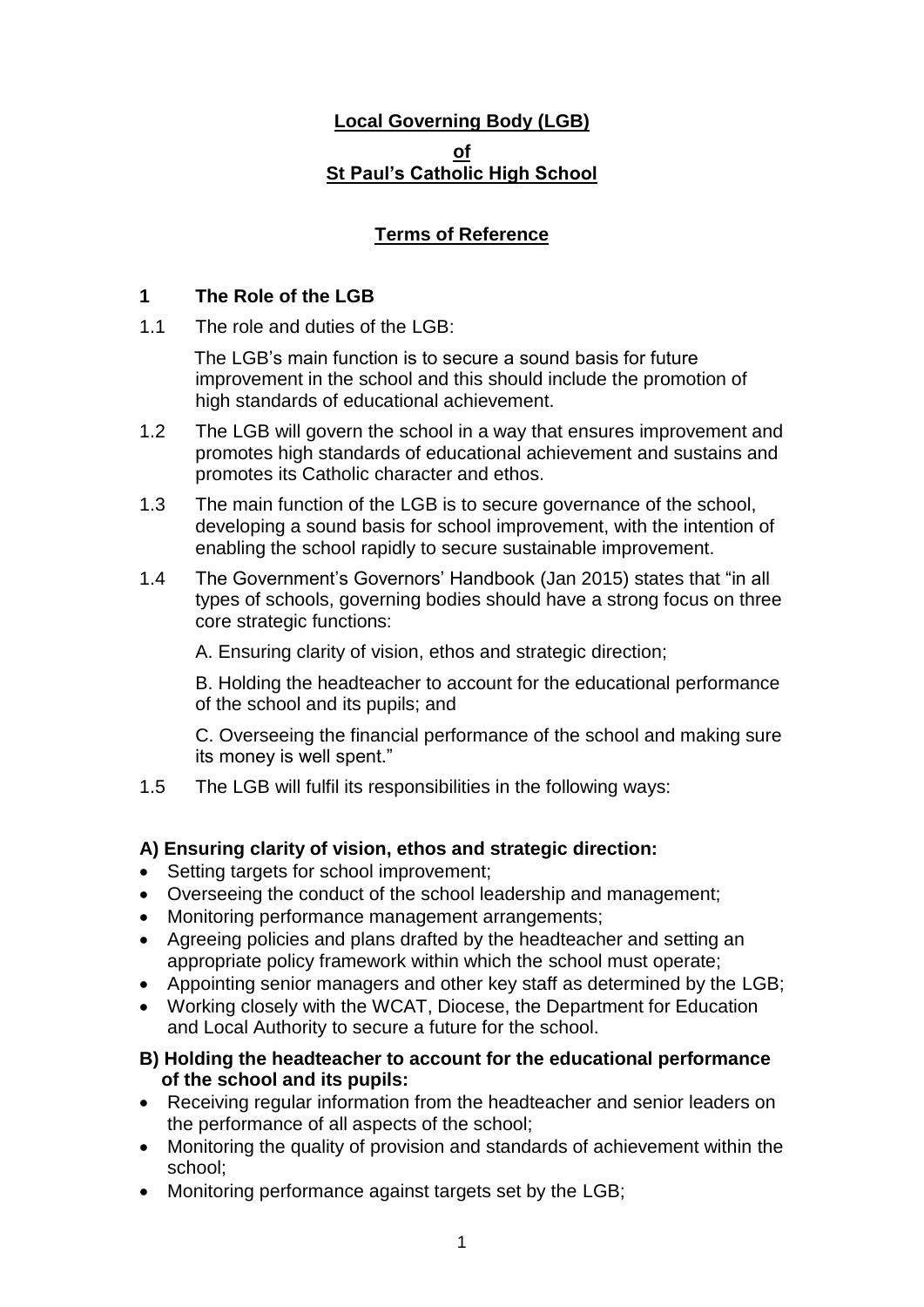- Monitoring the implementation of the policy framework set by the LGB and its impact on standards of achievement;
- Monitoring school self-evaluation and satisfying itself to the accuracy of this, including via external support as determined by the LGB;
- Ensuring the school complies with statutory requirements;
- Providing challenge and support to the headteacher and senior leaders;
- Monitoring and evaluating progress towards post-inspection action plans.
- Conducting the performance management of the headteacher and monitoring progress towards agree targets;

#### **C) Overseeing the financial performance of the school and making sure its money is well spent:**

- Setting and overseeing the management of the school's delegated budget including setting a policy of spending decisions and limits to decisions that can be made by the headteacher alone, and those decisions that must be referred to the LGB for approval;
- Setting staffing structures:
- Monitoring the budget and the effectiveness of spending;
- Ensuring the budget is appropriately spent for the good of the learners currently in the school and to best secure the school's future;
- Ensuring the budget is targeted on school development priorities in line with the post-Ofsted action plan;
- Ensure that sound financial management systems are in place in line with statutory and good practice requirements.
- 1.6 In addition it will fulfil its accountabilities to learners, parents, staff and the community by:
- Ensuring that the school website is informative, regularly updated and meeting statutory requirements
- Agreeing a complaints policy and monitoring its implementation
- Receiving appeals on issues relating to staff grievance, capability, complaints and exclusions;
- Determining how the school's relationships with parents will be managed including what will be communicated, in what medium and how frequently, and liaising with parents.

## **2. Constitution, Terms of Office and Proceedings**

- 2.1.Members of the LGB will normally hold office for a period of four years, although individual members may resign at any time (subject to a one month notice period).
- 2.2.The WCAT may appoint additional members of the LGB at any time and may remove existing members for reasons of incapacity or misbehaviour.
- 2.3.The LGB may make such arrangements as they see fit for the discharge of its functions by any other person.
- 2.4.It is for the LGB to determine the regularity of its meetings, to ensure the pace of improvement is maintained and to monitor improvement.
- 2.5.LGB members will commit to attending all meetings, unless due to unavoidable prior commitments or urgent personal circumstances, in which case the chair and clerk will be informed in advance of the meeting: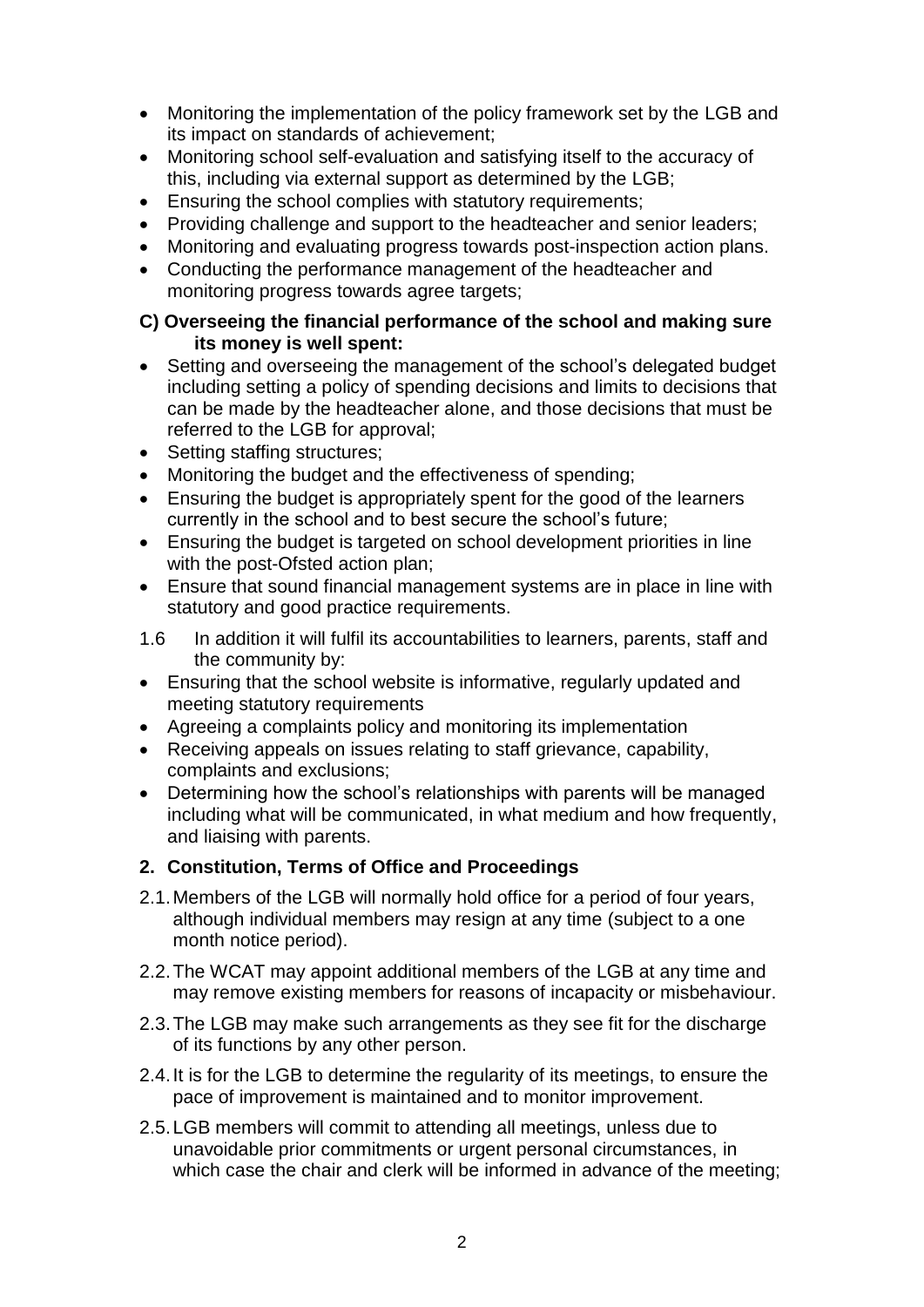- 2.6.Individuals and observers who are not members of the LGB may only attend with agreement of the LGB.
- 2.7.Where confidential matters are being discussed it will be for the LGB to determine if non-members can be present.
- 2.8.As much notice as possible will be given of LGB meetings and papers will be circulated in advance of the meeting where possible. The minutes will be made public following their approval by the LGB at its next meeting, except where items have been deemed by the LGB to be confidential.
- 2.9.The quorum for all meetings of the LGB will be half of the membership.

#### 3. **The Role of the Headteacher**

- 3.1. The headteacher will be responsible for the internal organisation, the leadership and management and control of the school, and for advising on the implementation of the LGB's strategic framework.
- 3.2. The headteacher will provide the LGB with regular information on the performance of all aspects of the school and will comply with any reasonable request from the LGB for information. It is for the LGB to determine the range, content and regularity of these reports. The LGB may request any member of the SLT to attend its meetings to provide information on the performance of any aspect of the school for which they are responsible.
- 3.3. Where the LGB delegates any function to the headteacher the LGB has the power to give the head reasonable directions in relation to that function, and oblige the head to comply with those directions.

#### **4. Conduct of the LGB**

- 4.1. The LGB will conduct its business in an open and transparent way.
- 4.2. The LGB is a corporate body and consequently no individual has the power to act alone, unless delegated to do so by the LGB.
- 4.3. Where functions have been delegated to an individual, or a group, they must report back to the full LGB on actions taken under delegation at the earliest possible opportunity. The LGB remains responsible for any action undertaken on its behalf under delegation.
- 4.4. Individual members of the LGB must respect confidentiality. It is for the LGB to determine which parts of meetings, and the associated minutes, should remain confidential. Serious breaches of confidentiality may result in the WCAT removing an individual member from the LGB.
- 4.5. All dialogue with press agencies will be through close liaison with the Diocese and MCC Press Office, and through the headteacher and the chair of the LGB. No member of the LGB should have contact otherwise with press agencies, unless authorised by the chair.
- 4.6. Clerking of the meetings will provided by a clerk external to the school. The clerk will also be bound to confidentiality.